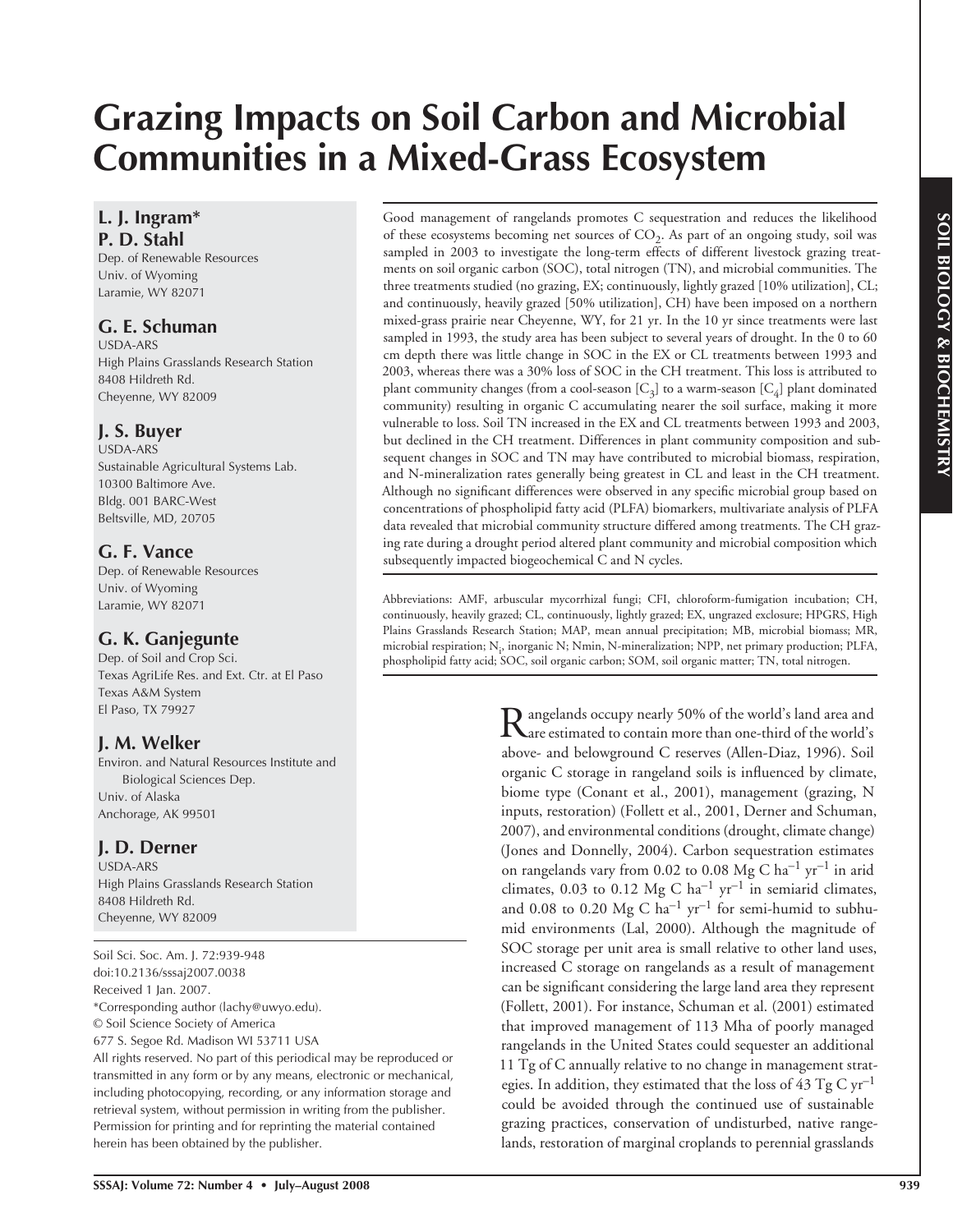through the Conservation Reserve Program (CRP) and ensuring CRP lands are not recropped (Schuman et al., 2001).

Livestock grazing occurs widely across the northern mixed-grass ecosystem (Kimble et al., 2001), however, ecosystem properties and processes such as plant community composition and structure, soil characteristics, and nutrient cycles can be affected by grazing management practices. Both the stocking rate and duration of livestock grazing can affect plant community composition through displacement of  $C_3$  grasses by  $C_4$  grasses in mixed-grass prairies (Dormaar and Willms, 1990). Grazing also influences the amount and composition of soil organic matter (SOM) (Dormaar and Willms, 1990; Frank et al., 1995) through its effects on litter accumulation and decomposition (Naeth et al., 1991; Shariff et al., 1994). The extent to which different grazing practices alter C cycling and SOM composition is not very well understood (Schuman et al., 1999; Parton et al., 2001; Ganjegunte et al., 2005). Lack of a clear relationship between grazing practices and SOC has been attributed to soil heterogeneity, inconsistent depth of soil sampling, and insufficient understanding of  $C$  and  $N$  distributions within the grazing system (Schuman et al., 1999). It is important that we have a clear understanding of grazing management effects on C accumulation so that effective soil C management plans can be developed for rangelands (Kaiser, 2000).

Research is needed to fully understand the effects of climate on C biogeochemistry of rangelands and to determine the main factors affecting the accumulation and long-term storage of SOC (Jones and Donnelly, 2004). Climatic factors such as precipitation (Schuman et al., 2005) and temperature (Bellamy et al., 2005) may have more pronounced affects on C accumulation and long-term storage than earlier believed. Derner and Schuman (2007) reviewed the available literature and found that soil C storage in the upper 10 cm of soil occurred when precipitation was  $<440$  mm yr<sup>-1</sup>, which is consistent with the findings of Sims et al. (1978) and Sala et al. (1988). Balogh et al. (2005) and Breshears and Allen (2002) suggested drought may induce losses of C from rangelands resulting in these ecosystems changing from net sinks to sources of C. Schuman et al. (1999) and Frank (2004) showed considerable C accumulation in mixed-grass rangeland soils during a period of average to above average precipitation, however, the long-term stability of SOC in grazed prairie ecosystems is unknown.

Soil microorganisms play a central role in C cycling, (e.g., decomposition, respiration, humification, physical stabilization) and, as such, will greatly influence the storage of  $C$  in SOM. The manner in which these processes influence SOM are important to N cycling, as N is usually the factor limiting productivity (after precipitation) in rangeland ecosystems (Krueger-Mangold et al., 2004). Changes in substrate availability (C or N) required for mineralization have the potential to influence not only microbial growth, but also plant communities (Wedin and Tilman, 1990). To better understand C and N cycling, it is important to gain an understanding of microbial communities and related processes and how they are affected by grazing.

The objective of this research was to evaluate the longterm (21 yr) influence of grazing on SOC and soil TN over the course of two different time periods (1982–1993 and 1993–2003) that differed greatly in rainfall (above and below

average) on a northern mixed-grass prairie. Moreover, given the influential role that soil microorganisms have on  $C$  and N cycles, we also investigated how grazing affected microbial processes (N and C mineralization) and microbial communities (biomass and structure).

## **MATERIALS AND METHODS Study Background**

This study was part of an ongoing field experiment undertaken at the USDA-ARS High Plains Grasslands Research Station (HPGRS) near Cheyenne, WY, to investigate the long-term influence of different grazing rates on a northern mixed-grass prairie ecosystem. Stocking rate treatments were established in 1982 in a randomized block design with two replicate blocks (pastures) for each of the three stocking rates using a season-long grazing strategy (Hart et al., 1988). The three stocking rate treatments were: EX, ungrazed exclosures; CL, pastures grazed season-long at a light stocking rate of 0.16 to 0.23 steers ha–1, and; CH, pastures grazed season-long at a heavy stocking rate of  $0.56$  steers ha<sup>-1</sup>. The stocking rate of the CL treatment was about 35% below that recommended by the NRCS, whereas the CH treatment had a stocking rate 33% above that recommended by the NRCS. About 10% of the aboveground net primary production (NPP) was used in the CL treatment, whereas about 50% of NPP was used in the CH treatment (LeCain et al., 2000).

In 1993 the three grazing treatments were sampled for soil C and N as well as for above- and belowground vegetation production (Schuman et al., 1999). These sites were resampled in 2003 and it is these results we present in this paper. We would like the reader to note some differences in sampling and laboratory methods and, though they do not change our conclusions, they are worth noting. In 1993, soil cores were separated into 0- to 3.-8, 3.8- to 7.6-, 7.6- to 15-, 15 to 30-, 30- to 45-, 45- to 60-, and 60- to 90-cm increments, whereas in the current study soils were sampled at 0- to 5-, 5- to 15-, 15- to 30-, and 30- to 60-cm increments. We did not sample the 60- to 90-cm depth increment due to the hardness of the soil. In the original study, Schuman et al. (1999) reported above- and belowground plant biomass production. We elected not to sample belowground plant biomass for the following reasons: (i) soils were sampled in the first week of May and thus our estimates of root production would not have matched peak aboveground biomass production that occurs in early July; (ii) it is unlikely that above- or belowground production would have varied greatly from what was previously reported after allowing for precipitation differences, and (iii) the major objective of this study was to ascertain the influence of grazing management on soil C and N. Finally, different methods were used to determine soil C and N. In the original paper, organic C was determined by the Walkley–Black dichromate oxidation method and organic N by the micro-Kjeldahl procedure, whereas in the current study, a dry combustion method was used to determine both soil C and N concentrations. Previous work from the HPGRS Soil Laboratory (data not shown) using soils (*n* = 100) from different depths and with different concentrations of  $C$  and  $N$  found no significant difference in  $C$  and N concentrations between dry combustion and dichromate oxidation (C) or micro-Kjeldahl (N) methods.

## **Study Site**

The research study was conducted at the HPGRS (41°11´ N, 104°53´ W) near Cheyenne, WY, on a native, northern mixed-grass rangeland that ranges in elevation from 1910 to 1950 m. Climate at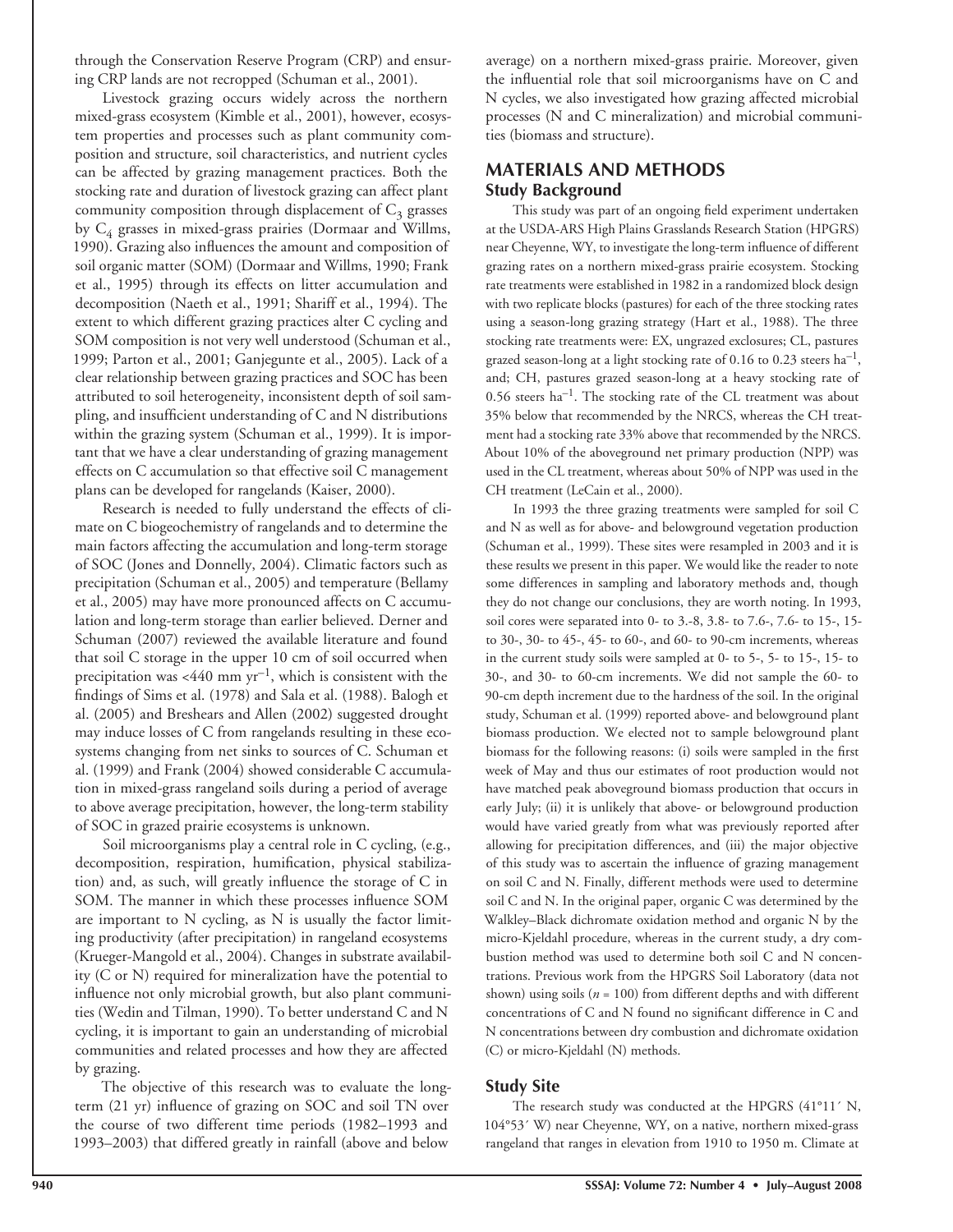the site is semiarid, with an annual frost-free period of 127 d. Longterm mean annual precipitation (MAP) at the HPGRS is 425 mm, of which 73% occurs from 1 April through 30 September (HPGRS data, 1977–2005). Grazing treatments were located principally on Ascalon (fine-loamy, mixed, superactive, mesic Aridic Argiustolls) and Altvan (fine-loamy over sandy or sandy-skeletal, mixed, superactive, mesic Aridic Argiustolls) soils (Stevenson et al., 1984).

Vegetation on this northern mixed-grass prairie is dominated by grasses (55%  $C_3$  species and 23%  $C_4$  species), forbs, sedges, and half shrubs (Schuman et al., 1999). Dominant  $C_3$  species are western wheatgrass [*Pascopyrum smithii* (Rydb.) A. Löve] and needleandthread [*Hesperostipa comata* (Trin & Rupr.) Barkworth]. The principal C<sub>4</sub> species is blue grama [*Bouteloua gracilis* (Willd. Ex Kunth) Lag. ex Griffiths]. Legumes comprised <2% of the plant community of this northern mixed-grass prairie ecosystem (Schuman et al., 1999). Before the establishment of this grazing study in 1982, domestic livestock had not grazed the study sites for more than 40 yr.

#### **Field Sampling**

Before initiating the grazing study in 1982, a 50-m permanent transect was established in each pasture on nearly level sites. Soils were sampled at five points  $(0, 10, 20, 30,$  and  $40$  m) along each 50-m transect, in early May 2003. A trowel was used to sample the 0- to 5-cm soil depth and thereafter a hydraulic soil sampler (Giddings Machine Co., Windsor, CO) was used to sample the 5- to 15-, 15- to 30-, and 30- to 60-cm depth increments. Three cores (4 cm i.d.) were obtained at each sampling point and composited to ensure adequate soil material was available for analyses. Separate soil cores were collected at the 10- and 30-m points along each transect to determine soil bulk density. Bulk density data were used to convert SOC and N concentrations (g  $kg^{-1}$  soil) to mass (Mg  $ha^{-1}$ ). As soils contained <1% fine gravel, no adjustment of bulk density was necessary (Blake and Hartge, 1986). Soil samples were air-dried and sieved (2 mm) to remove plant crowns, visible roots, and root fragments and then stored at room temperature until analyzed.

Approximately 2 wk after soils were sampled for C and N, soils from each of the three treatments were sampled at five points (0, 10, 20, 30, and 40 m) along the same permanent transects for PLFA. Soils were sampled for the 0 to 5 cm increment using a trowel and at the 5 to 15 cm depth increment using a soil step probe (3 cm i.d., AMS Inc., American Falls, ID). Soils were placed into plastic bags and placed on dry ice until they could be stored at – 20°C ( <4 h).

In 2002, a season long (6 May–30 July) in situ N-mineralization experiment was undertaken on the grazing treatments to investigate the influence that changes in plant community composition may have had on N cycling. At 10-m intervals along the same 50-m permanent transect within each of the replicate treatments, a perforated polyvinylchloride (PVC) core (5 cm i.d., 15-cm length) (Adams and Attiwill, 1986) was inserted 10 cm into the ground. Because of the relatively homogenous nature of the mixed-grass prairie ecosystem, no attempt was made to stratify cores around vegetation, and soils were sampled randomly. Soil within the core  $(T_0)$  was removed and placed into a plastic bag and stored in a cooler. The PVC core was then reinserted near where the  $T_0$  sample had been taken and allowed to incubate for a period of time  $(T_1)$ . If the  $T_0$  soil sample had been taken from an area of bare soil or located in a patch of grass, the  $T_1$  sample was also placed in a comparable area. Approximately 2 to 3 wk later, the PVC core was removed, and the soil within the core  $(T_1 \text{ soil})$  placed in a plastic bag and stored in a cooler. This process was repeated five times

over a period of 12 wk (incubation periods varied from 11–22 d). After collection ( <2 h), all soil samples were taken back to the laboratory and stored at 4°C until they could be analyzed.

Vegetation for this long-term grazing study was sampled annually in late July/early August (depending on precipitation and growth for that year). In each replicate pasture, six  $0.18 \text{ m}^2$  quadrats were clipped to ground level and plant species present in each quadrat were sorted into functional groups  $(C_3$  perennial grasses,  $C_4$  perennial grasses, sub-shrubs, perennial forbs, annual forbs as well as standing dead material and litter). Each quadrat was protected from grazing during the growing season by temporary  $1 \text{ m}^2$  exclosures that were moved a random distance and cardinal direction each year before grazing. Current growing season production was separated from older biomass, dried at 60°C, and weighed (Derner and Hart, 2007).

#### **Laboratory Analyses**

From the soil samples that had previously been air-dried and sieved (2 mm), a 100-g subsample was air elutriated to remove the remainder of the fine root material. A subsample of this material was roller-ground overnight to a fine powder (90% of material passed through a 0.25-mm sieve) on which inorganic and total C and TN were determined. Total C and N were determined using a C/N analyzer (NA2100 Protein, Carlo-Erba Instruments, Italy). Inorganic C was determined using a modified pressure-calcimeter method (Sherrod et al., 2002), and organic C was calculated by subtracting inorganic C from total C. All C and N values are expressed on an oven-dried basis (55°C).

Subsamples of air-dried and sieved soils from the 0- to 5- and 5 to 15-cm depths were analyzed for microbial biomass (MB), potential microbial respiration (MR), and potential N-mineralization (Nmin). All determinations were undertaken on samples that were rewetted to a soil–water content of –0.05 MPa, resulting in about 50% waterfilled pore space. The measurement of  $M<sub>R</sub>$  was undertaken on 50 g of air-dried soil using standard base trap methods (Zibilske, 1994) over a 21-d period. Potential N-mineralization was determined on the same soil on which  $M_R$  was measured by calculating the difference in soil inorganic N (N<sub>i</sub>; NO<sub>3</sub> + NH<sub>4</sub>) between Day 21 and Day 0. Potential nitrification was determined by calculating the difference in  $NO<sub>3</sub>$ between Day 21 and Day 0. Inorganic N was determined by extracting 5 g of soil with 50 mL of 1 *M* KCl, filtering through a Whatman no. 40 filter paper, and then analyzing extracts on a TRAACS 800 Auto-Analyzer (Technicon Industrial Systems, New York). A second 5-g subsample was dried at 105°C for 24 h to determine soil moisture content. Soil MB was estimated on 50 g of soil using the chloroformfumigation incubation (CFI) method (Horwath and Paul, 1994) using a  $\text{K}_{\text{c}}$  of 0.41 ( $\text{K}_{\text{c}}$  is the fraction of MB-C decomposed and released as  $CO<sub>2</sub>-C$  in 10 d; Anderson and Domsch, 1978). While use of airdried soil will give rise to a flush of mineralization, we believe that it would have limited influence on our results as it typically occurs for less than a week (Franzluebbers et al., 2000). Moreover, as all soils were subjected to the same treatment, that for comparative purposes, this flush would not greatly influence any underlying differences among treatments.

Soils collected from the in situ N-mineralization experiment were sieved to 2 mm and two 5-g subsamples were taken to determine  $\rm N_i$  and soil moisture as described above. Nitrogen mineralization was calculated as the difference between  $N_i$  at  $T_1$  and  $T_0$ . Plant uptake of  $N_i$  was measured separately by calculating the difference between  $N_i$ at  $T_1$  and  $T_0$  from the following incubation period.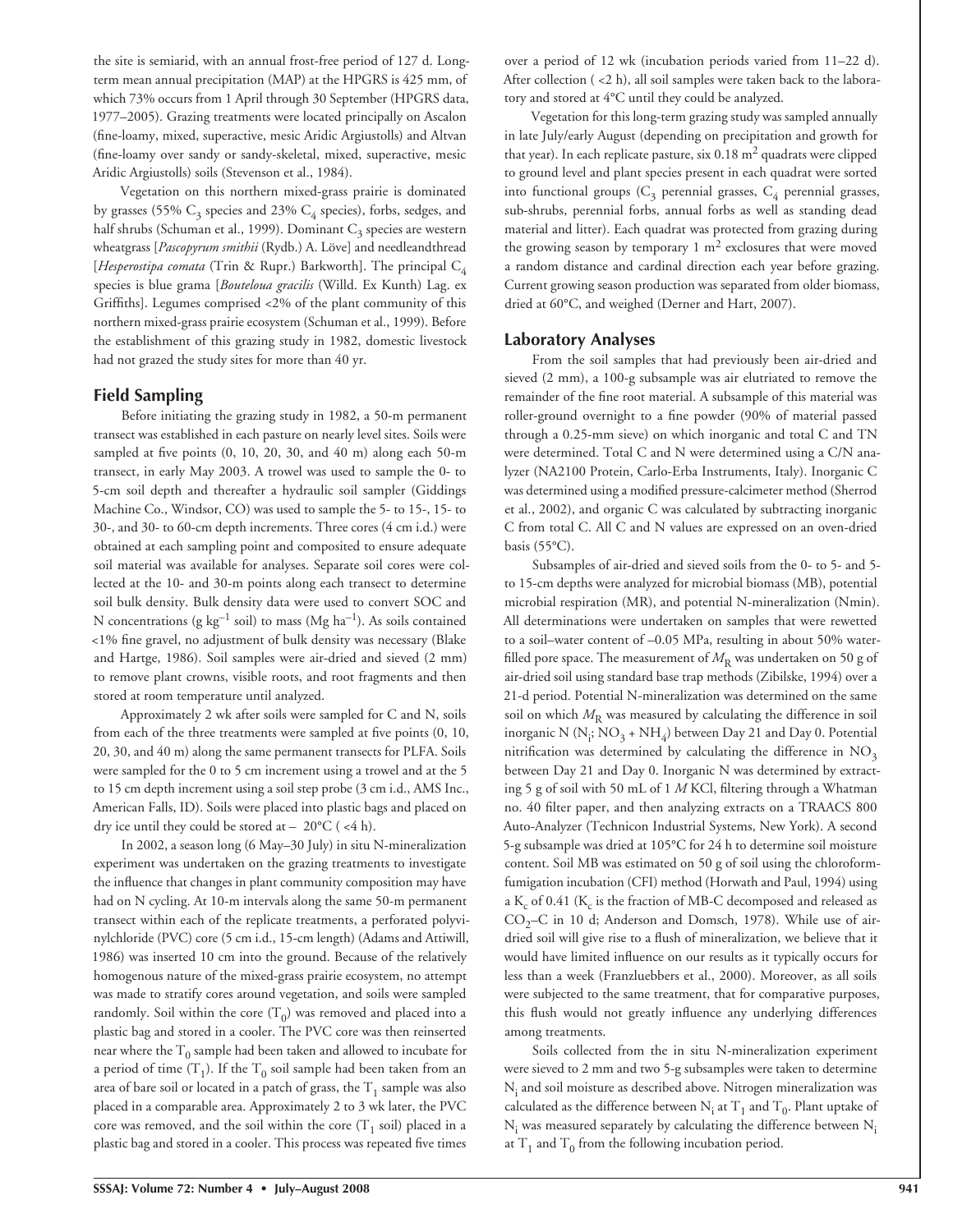Soil samples for PLFA analysis were sent frozen to the USDA-ARS Sustainable Agricultural Systems Laboratory, Beltsville, MD, where they were analyzed for PLFA's using a modified Bligh and Dyer methodology (Frostegård and Bååth, 1991). Qualitative and quantitative fatty acid analysis was performed using an Agilent 6890 gas chromatograph (Agilent Technologies, Palo Alto, CA) and Sherlock software (MIDI Inc., Newark, NJ). The fatty acids used as biomarkers to represent eubacteria were 15:0, i15:0, i17:0, a17:0, cy17:0, and cy19:0; gram- positive bacteria; iso and anteiso-branched chain fatty acids; gram-negative bacteria, monounsaturated fatty acids; fungi, 18:2ω6c; arbuscular mycorrhizal fungi (AMF) 16:1ω5; actinomycetes, 10-Me fatty acids; protozoans, 20:3 and 20:4 (Buyer et al. (1999) and references therein, Allison et al., 2005). The nomenclature used to describe fatty acids is X:YωZ where X is the total number of C atoms in the chain, Y is the number of double bonds, and Z is the position of the double bond from the methyl end of the chain. The prefixes i, a, and Me indicate iso, anteiso, and midchain methyl branching with cy indicating a cyclopropyl ring structure.

#### **Statistical Analysis**

Analysis of variance was used to evaluate treatment effects on SOC and N using a randomized complete block design with two replicate blocks with 'treatment' and 'depth' as the main factors. The mean of the five sampling points along a transect for a given depth was calculated and this was used as a 'replicate' value (two replicates per treatment) for each soil parameter of interest. Analysis of variance was undertaken using the PROC GLM procedure (SAS ver. 9.1, SAS Institute, Inc., Cary, NC). There were no treatment  $\times$  depth interactions. Least significant differences at  $P \leq 0.10$  were used to separate treatment means when there was a significant treatment effect (Steel and Torrie, 1980) using the LSMEANS procedure. Comparison between the 1993 and 2003 SOC and TN data were analyzed as a repeated measures ANOVA (SAS Institute, Inc., Cary, NC).

For the microbial, PLFA, and N-mineralization (field and laboratory) data, ANOVA's (SuperANOVA, Ver.1.11, SAS Institute, Inc., Cary, NC) were undertaken using the same experimental design noted above. When a significant treatment  $\times$  depth interaction was observed, a one-way ANOVA with 'treatment' as the main factor was used for each soil depth interval to determine treatment differences using a *P* ≤ 0.10. Phospholipid fatty acid biomarker data was analyzed using a one-way MANOVA with treatment as the main effect and biomarker groups as the response variables (Proc GLM, SAS Institute, Inc., Cary, NC). The two depths were analyzed separately. The results are presented using canonical variates analysis, which is simply a graphic presentation of the MANOVA results. This analysis produces linear combinations of variables (PLFA biomarker groups) that maximize separation of treatment means (Buyer et al., 1999). The Shannon diversity index was used to calculate a measure of microbial diversity using the specific PLFA microbial markers (Shannon and Weaver, 1949).

## **RESULTS AND DISCUSSION General Soil Properties**

Bulk density increased significantly with depth, but there were no differences across treatments for a given depth (data not shown). Across all treatments, mean bulk density in the 0 to 5 cm depth increment ranged from 1.04 to 1.10; 5 to 15 cm, 1.36 to 1.43; 15 to 30 cm, 1.36 to 1.52, and; 30 to 60 cm, 1.39 to 1.59 Mg  $\text{m}^{-3}$ . In 1993 bulk densities were 1.00 to 1.17 (0–7.5 cm), 1.31 to 1.44 (7.5–30 cm) and 1.26 to 1.47  $Mg$  m<sup>-3</sup> (30–60 cm) (Schuman et al., 1999). Allowing for the different depth intervals sampled in 1993 and 2003, there were few differences in bulk density between the two sampling times, and in most cases the differences between 1993 and 2003 were <10%. Soil pH was not measured in this study but Schuman et al. (1999) reported a range of 6.4 to 7.3 in 1993.

#### **Soil Organic Carbon**

In 2003, 21 yr after initiation of the grazing treatments and 10 yr after the 1993 assessment of SOC in this grazed ecosystem, significantly lower concentrations of SOC in the CH and EX treatments were found compared to the CL treatment at both the 0 to 5 and 15 to 30 cm depths (Table 1). This translated into a significant loss of SOC in the CH treatment in 2003 compared to the mass of SOC measured in 1993 in the 0- to 15-, 0- to 30-, and 0- to 60-cm soil depths (Table 2). At the other depth increments (5–15 and 30–60 cm), SOC was in the order of  $CL > EX > CH$  (Table 1).

In the 21 yr since inception of the grazing treatments, measurable changes in plant community composition and productivity have been recorded. In the CH treatment,  $C_3$ plant production has declined by almost half relative to the EX and CL treatments (Table 3) and has become increasingly dominated by the  $C_4$  grass, blue grama (Table 3). The  $C_3$ grasses represent the main component of range productivity (approximately 55%) on the northern mixed-grass prairie and their growth cycle is closely tied to precipitation patterns of

| Table 1. Concentration and mass of soil organic carbon (SOC) and total nitrogen (TN) for soils from exclosed (EX), continuously,  |  |
|-----------------------------------------------------------------------------------------------------------------------------------|--|
| lightly grazed (CL), and continuously, heavily grazed (CH) pastures sampled in 2003 at the High Plains Grassland Research Station |  |
| (HPGRS), Cheyenne, WY.                                                                                                            |  |

|           | <b>SOC</b>                          |                   |                          |                      |                   | ΤN                          |                   |                   |                          |                    |                   |                   |
|-----------|-------------------------------------|-------------------|--------------------------|----------------------|-------------------|-----------------------------|-------------------|-------------------|--------------------------|--------------------|-------------------|-------------------|
| Soil      | <b>Mass</b><br><b>Concentration</b> |                   | <b>Concentration</b>     |                      |                   | <b>Mass</b>                 |                   |                   |                          |                    |                   |                   |
| depth     | EX                                  | <b>CL</b>         | <b>CH</b>                | EX                   | CL                | <b>CH</b>                   | EX                | <b>CL</b>         | <b>CH</b>                | EX                 | CL                | <b>CH</b>         |
| cm        | -g $kg^{-1}$ soil-                  |                   |                          | -Mg ha <sup>–1</sup> |                   | $-g$ kg <sup>-1</sup> soil- |                   |                   | -Mg ha <sup>–1</sup>     |                    |                   |                   |
| $0 - 5$   | $20.9^{b}$ +                        | 26.1 <sup>a</sup> | 19.8 <sup>b</sup>        | 10.8 <sup>b</sup>    | 13.8 <sup>a</sup> | 10.9 <sup>b</sup>           | $1.83^{b}$        | 2.31 <sup>a</sup> | 1.71 <sup>b</sup>        | 0.94 <sup>b</sup>  | 1.23 <sup>a</sup> | 0.94 <sup>b</sup> |
| $5 - 15$  | 11.6 <sup>a</sup>                   | 13.4 <sup>a</sup> | 10.8 <sup>a</sup>        | 16.5 <sup>a</sup>    | 18.1 <sup>a</sup> | 15.1 <sup>a</sup>           | 1.15 <sup>a</sup> | 1.36 <sup>a</sup> | 1.08 <sup>a</sup>        | 1.65 <sup>a</sup>  | 1.83 <sup>a</sup> | 1.53 <sup>a</sup> |
| $15 - 30$ | 8.8 <sup>b</sup>                    | 11.0 <sup>a</sup> | 7.7 <sup>b</sup>         | 20.0 <sup>a</sup>    | 22.2 <sup>a</sup> | $16.6^{b}$                  | 0.93 <sup>a</sup> | 1.11 <sup>a</sup> | 0.84 <sup>a</sup>        | 2.11 <sup>a</sup>  | 2.25 <sup>a</sup> | 1.80 <sup>a</sup> |
| $30 - 60$ | 7.8 <sup>a</sup>                    | 9.3 <sup>a</sup>  | 5.9 <sup>a</sup>         | 33.2 <sup>a</sup>    | 38.3 <sup>a</sup> | 28.0 <sup>a</sup>           | 0.81 <sup>a</sup> | 0.96 <sup>a</sup> | 0.62 <sup>a</sup>        | 3.45 <sup>a</sup>  | 3.96 <sup>a</sup> | 2.92 <sup>a</sup> |
| $0 - 15$  |                                     |                   | $\overline{\phantom{m}}$ | 27.3 <sup>b</sup>    | 32.0 <sup>a</sup> | $26.0^{b}$                  |                   |                   |                          | 2.59 <sup>b</sup>  | 3.06 <sup>a</sup> | 2.47 <sup>b</sup> |
| $0 - 30$  |                                     |                   | $\hspace{0.05cm}$        | 47.3 <sup>b</sup>    | $54.2^{\rm a}$    | $42.5^{b}$                  |                   |                   | $\overline{\phantom{0}}$ | 4.70 <sup>ab</sup> | 5.31 <sup>a</sup> | 4.27 <sup>b</sup> |
| $0 - 60$  |                                     |                   | $\hspace{0.05cm}$        | $80.5^{b}$           | $92.5^{\text{a}}$ | 70.5 <sup>b</sup>           |                   |                   |                          | 8.15 <sup>ab</sup> | 9.27 <sup>a</sup> | 7.19 <sup>b</sup> |

† For a given parameter and depth, lowercase letters that are different from one another indicate a signifi cant (*P* ≤ 0.10) grazing treatment response.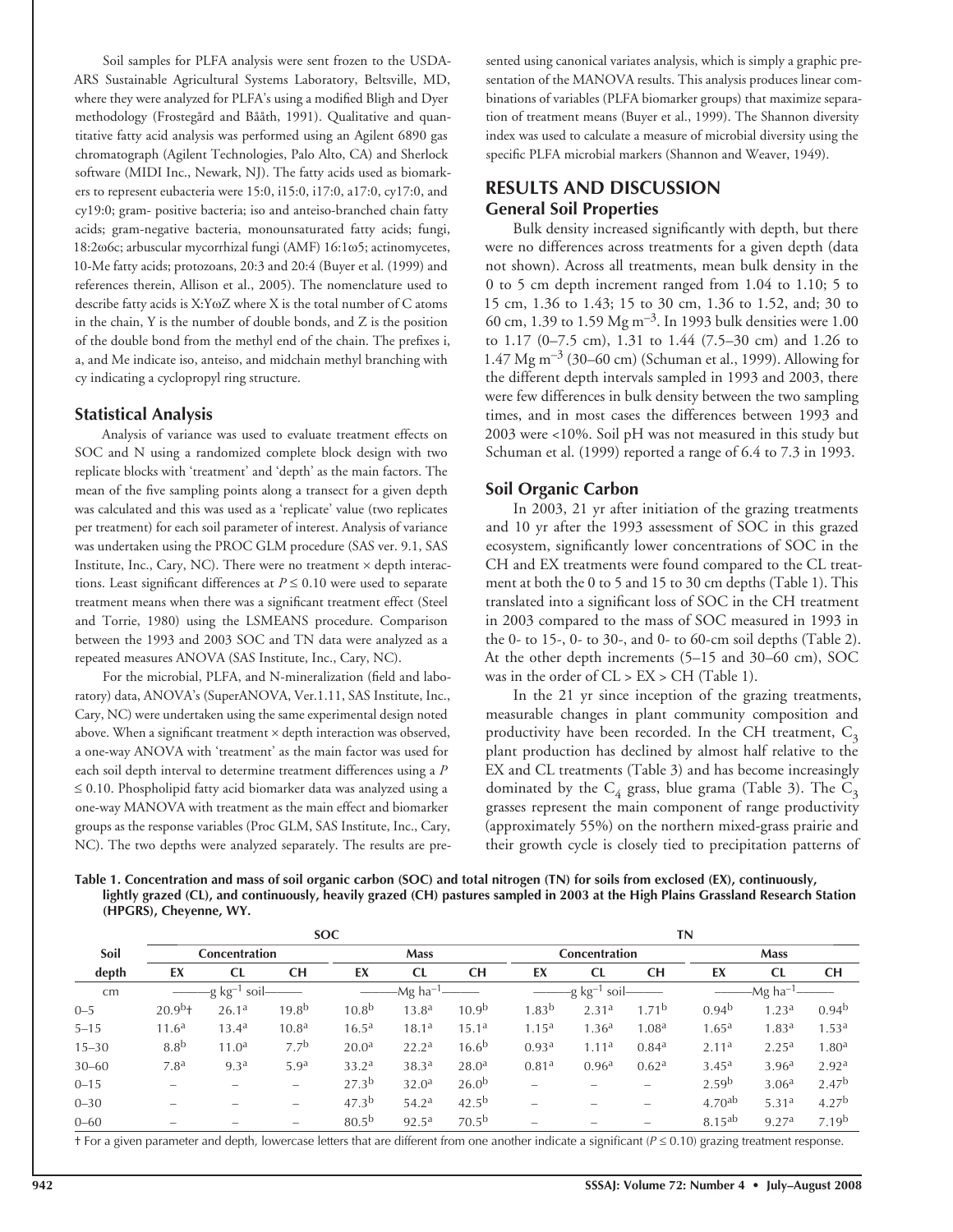the area, where 41% of the precipitation occurs in April, May, and June (Western Regional Climate Center, 2007). This shift in community composition resulted in a nearly 20% reduction in the 2004 peak aboveground plant production in the CH treatment (Table 3) relative to the other treatments. This reduction is similar in magnitude to the difference between treatments reported by Derner and Hart (2007) for the period 1991 to 2006. This reduction in aboveground biomass in the CH compared to the EX and CL treatments resulted in lower potential C inputs from both above- (Table 3) and belowground litter production (Schuman et al., 1999).

Root C inputs have also changed as the mix of  $C_3$  and  $C_4$  species are now different between the grazing treatments. Typically about 56% of western wheatgrass  $(C_3)$  root biomass occurs in the top 15 cm and about 86% in the 0- to 60-cm depth incre-

ment (Weaver and Darland, 1949). Needleandthread  $(C_3)$ roots are also found predominantly in the top 45 to 90 cm (Coupland and Johnson, 1965). In contrast, the bulk (83%) of blue grama  $(C_4)$  roots are found in the top 15 cm with the 0to 30-cm depth increment containing approximately 92% of the total root biomass (Weaver and Darland, 1949, Coffin and Lauenroth, 1991). Near-surface root abundance allows blue grama plants to take advantage of small precipitation events that occur later in the growing season (Sala and Lauenroth, 1982). In addition, short-grass steppe plant species (dominated by blue grama) deposit a greater proportion of their C belowground (Coupland and Van Dyne, 1979). Moreover, under conditions of heavy grazing ( >90% defoliation), Buwai and Trlica (1977) observed no change in either root weight or carbohydrate reserves in blue grama, whereas there was a significant decline in total carbohydrate reserves in western wheatgrass roots. Such results suggest that when defoliated, that instead of storing carbohydrates, western wheatgrass uses these sugars to produce new foliage (Painter and Detling, 1981). With changes in root distribution, C will be located closer to the soil surface where it is vulnerable to decomposition and oxidation, and eventual efflux to the atmosphere as  $CO<sub>2</sub>$  or  $CH<sub>4</sub>$ . In addition, an increase (50–90%) in bare soil area in the CH relative to the CL and EX treatments (data not shown) may also contribute to a loss of SOC present in soils under the CH treatment via wind and, to a lesser extent, water erosion (Neff, 2005). Changes in the quality, quantity, and location of  $C$  would seem to be important factors in regulating C pools in grazed ecosystems.

In concert with changes in vegetation composition, recent research has reported that climate change, specifically, variations in temperature and precipitation, are partially responsible for significant losses of SOC (Bellamy et al., 2005). Soil temperature data collected from an ungrazed area near the study sites have exhibited a gen-† As a percentage of Total live aboveground biomass.

**Table 2. Comparison of masses of soil organic carbon (SOC), total nitrogen (TN), and C to N ratios in exclosed (EX), continuously, lightly grazed (CL), and continuously, heavily grazed (CH) pastures at the High Plains Grasslands Research Station (HPGRS), Cheyenne, WY, between 1993 and 2003. Figures in parentheses indicate the percent change between the 1993 and 2003 sampling dates.**

| Parameter                | Soil     | 1993†                      |                   |                   | 2003                                         |                                                                             |                        |  |
|--------------------------|----------|----------------------------|-------------------|-------------------|----------------------------------------------|-----------------------------------------------------------------------------|------------------------|--|
|                          | depth    | EX                         | CL                | <b>CH</b>         | EX                                           | CL                                                                          | <b>CH</b>              |  |
|                          | cm       |                            |                   |                   |                                              |                                                                             |                        |  |
| SOC, Mg ha <sup>-1</sup> | $0 - 15$ | $28.2^{b}$ $\neq 35.1^{a}$ |                   |                   | $36.0^{aA}$ § 27.3 <sup>b</sup> (-3.1)       | $32.0^{\mathrm{a}}$ (-9.0)                                                  | $26.0^{b}$ (-27.8)     |  |
|                          | $0 - 30$ | 47.9 <sup>b</sup>          | 58.0 <sup>a</sup> | 58.3aA            | $47.3^b$ (-1.3)                              | $54.2^{\rm a}$ (-6.5)                                                       | $42.5^{bB}$ (-27.1)    |  |
|                          | $0 - 60$ | $88.1^{b}$                 | 91.9 <sup>b</sup> | 101.3aA           | $80.5^{\rm b}$ (-8.7)                        | $92.5^{\mathrm{a}}$ (+0.6)                                                  | $70.5^{bB}$ (-30.4)    |  |
| TN, Mg ha $^{-1}$        | $0 - 15$ | 2.34 <sup>b</sup>          | 3.07a             | 2.80 <sup>a</sup> | $2.59^{\rm b}$ (+10.5) $3.06^{\rm a}$ (-0.5) |                                                                             | $2.47^{\rm b}$ (-12.0) |  |
|                          | $0 - 30$ | 4.28 <sup>c</sup>          | 5.52 <sup>a</sup> | $4.81^{b}$        |                                              | $4.70^{ab}$ (+9.8) $5.31^{a}$ (-3.8)                                        | $4.27^b$ (-11.2)       |  |
|                          | $0 - 60$ | 7.65 <sup>a</sup>          | 8.34 <sup>a</sup> | 7.76 <sup>a</sup> |                                              | 8.15 <sup>ab</sup> (+6.4) 9.27 <sup>a</sup> (11.1) 7.19 <sup>b</sup> (-7.4) |                        |  |
| C to N ratio             | $0 - 15$ | 12.0                       | 11.4              | 12.8              | 10.5                                         | 10.5                                                                        | 10.5                   |  |
|                          | $0 - 30$ | 11.2                       | 10.5              | 12.1              | 10.1                                         | 10.2                                                                        | 10.0                   |  |
|                          | $0 - 60$ | 11.5                       | 11.0              | 13.1              | 9.9                                          | 10.0                                                                        | 9.8                    |  |

† From Schuman et al. (1999).

‡ Means within a soil depth and year with different lowercase letters are signifi cantly different at *P* ≤ 0.10. § Means within a soil depth and across years with different uppercase letters are significantly different at *P* ≤ 0.10.

> eral increase during the study period of 1982 to 2003 at both the 38- and 102-mm soil depths (Fig. 1). This increase in soil temperature was reflected in both the yearly and April to July averages over the 21-yr study period. Why soil temperatures increased at such a linear rate when there was little increase in mean or maximum air temperatures (Fig. 1) is unknown. Low soil moisture conditions prevalent from 1994 to 2003, may have resulted in an overall reduction in evaporation and leading to an increase in soil temperature. A previous study by LeCain et al. (2000) on the same grazing plots hypothesized that grazing resulted in higher soil temperatures and this has been confirmed by other studies (Bremer et al., 1998, 2001). Increases in soil temperature and vapor pressure deficit (conditions that were both likely to have been prevalent during summer in this area) have been shown to result in a loss of C to the atmosphere (Sukyer and Verma, 2001), and may have contributed to greater rates of SOM decomposition.

> As noted in the introduction, an important objective of this study was to compare changes in SOC during two periods in which precipitation differed. Mean annual precipitation at the HPGRS from 1982 to 1993 was 475 mm, 12% greater

**Table 3. Aboveground biomass and proportion of total biomass for various functional groups present in exclosed (EX), continuously, lightly grazed (CL), and continuously, heavily grazed (CH) pastures at the High Plains Grasslands Research Station HPGRS, Cheyenne, WY in 2004.**

| EX   | CL.  | <b>CH</b>            | EX             | CL.            | CН       |
|------|------|----------------------|----------------|----------------|----------|
|      |      |                      |                | $-\frac{9}{6}$ |          |
| 706  | 764  | 321                  | 62             | 64             | 33       |
| 46   | 128  | 404                  | $\overline{4}$ | 11             | 42       |
| 163  | 9    | 150                  | 14             | 1              | 16       |
| 145  | 105  | 84                   | 13             | 9              | 9        |
| 78   | 182  | 1                    | 7              | 15             | $\Omega$ |
| 1138 | 1188 | 960                  | 100            | 100            | 100      |
| 260  | 232  | 43                   |                |                |          |
| 1447 | 802  | 413                  |                |                |          |
| 2845 | 2222 | 1416                 |                |                |          |
|      |      | -kg ha <sup>-1</sup> |                |                |          |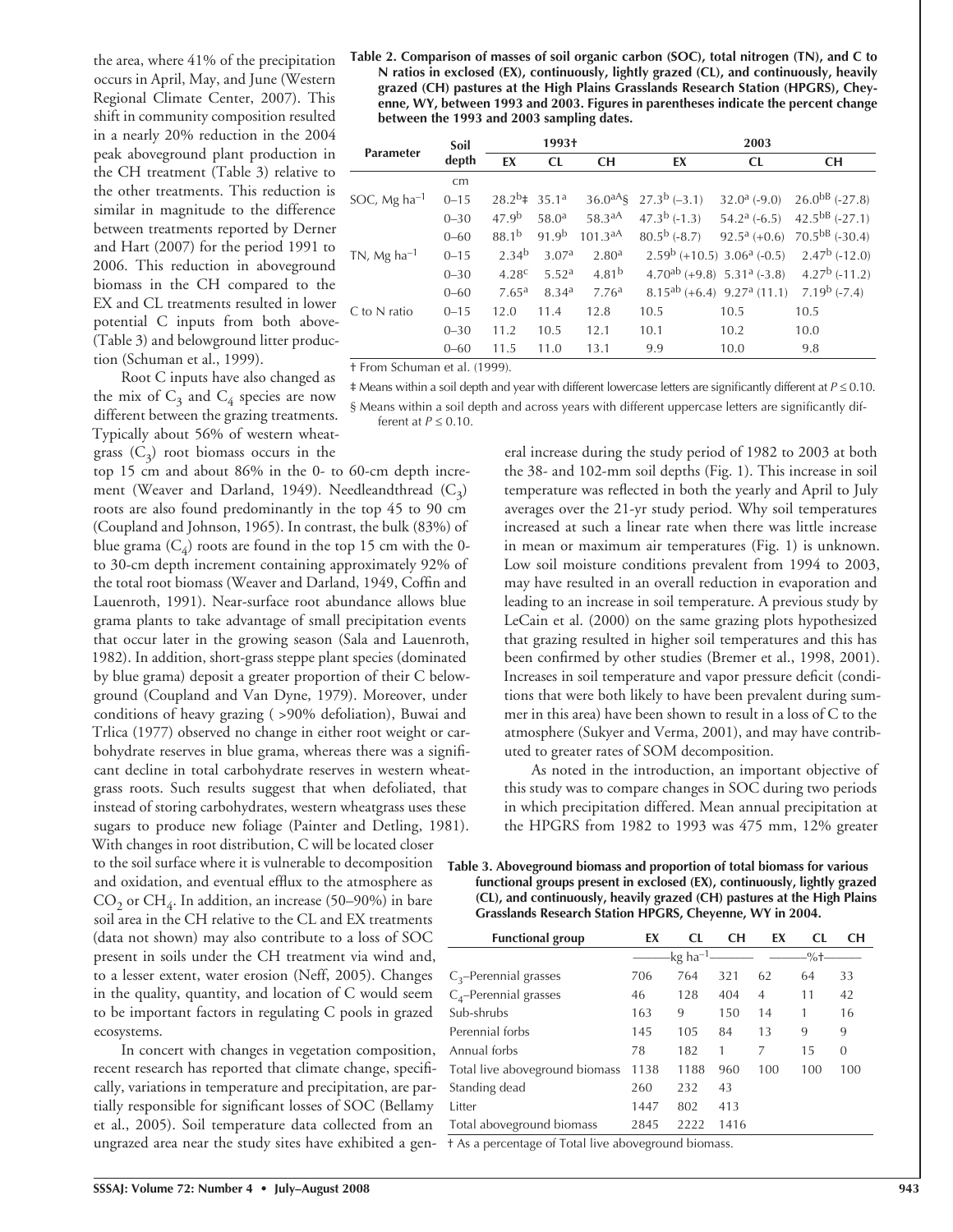

**Fig. 1. Annual mean (Mean), maximum (Max.), and minimum (Min.) air and soil (38- and 102-mm depths) temperatures (1983–2003) at the High Plains Grasslands Research Station (HPGRS), Cheyenne, WY.**

than the long-term MAP of 425 mm (1977–2005, HPGRS data). From 1994 to 2003, MAP was 339 mm (30% of normal) due to 7 yr of below-average rainfall, which included 5 yr (1994, 1998, 2000, 2001, and 2002) where only about 60% of the normal April to June precipitation and 67% of MAP occurred (Fig. 2). The flux of  $C$  from the soil to the atmosphere during periods of low rainfall and/or drought conditions in comparable ecosystems has been well documented (Meyers, 2001; Frank, 2004; Hunt et al., 2004). This loss of SOC is further compounded when prairies are heavily grazed. Morgan et al. (2004), at the Central Plains Experimental Range (40 km south of Cheyenne, WY), measured greater soil emission of  $CO<sub>2</sub>$  on heavily grazed (75% utilization) shortgrass steppe compared to ungrazed pastures during the same years of drought (2001 to 2003) as at the HPGRS. This shortgrass steppe ecosystem is dominated by blue grama  $(C_4)$  (Lauenroth



**Fig. 2. Departure from the long-term (1977–2005) mean annual precipitation (428 mm) at the High Plains Grassland Research Station (HPGRS), Cheyenne, WY. The study was initiated in 1982 and sampled in 1993 and 2003 (indicated by the asterisks).**

and Milchunas, 1979), which further substantiates the findings that soils supporting shallower rooted plant species would be prone to greater C loss because of the near-surface deposition/ accumulation of organic C, via roots, relative to the deeper pattern of root growth in  $C_3$  grass communities.

As plants become dormant in late summer/autumn, or during periods of low rainfall, rangeland soils can become net sources of  $CO<sub>2</sub>$  (Dugas et al., 1999; Sukyer and Verma, 2001; Frank, 2004). Research on South African semiarid, savanna ecosystems has noted that short bursts of rainfall can lead to "spikes" of soil microbial respiration (Veenendaal et al., 2004). This flush of  $CO<sub>2</sub>$  production can continue until soil water content is high enough for foliage to start greening up (in some cases up to 7 mo) (Sukyer and Verma, 2001; Veenendaal et al., 2004). While much of the rainfall at the HPGRS occurs as small events (61% of events are  $\leq$ 5 mm; data not shown) there were few differences in the size of rainfall events between 1982 and 1993 and 1994 to 2003, suggesting the overall reduction in rainfall amount and frequency drove changes in SOC.

#### **Soil Total Nitrogen**

Patterns of TN paralleled those of SOC both in terms of concentration and mass in 2003 (Table 1). While the concentration and mass of TN for the depth increments (0–5, 5–15, 15–30, and 30–60 cm) were always in the order of  $CL > EX$ > CH, significant differences were only present at the 0- to 5-cm depth increment. There were, however, significant differences in the mass of TN among the three treatments for each soil interval (0–15, 0–30, and 0–60 cm) (Table 1). Soil TN did not reflect the changes observed in SOC between 1993 and 2003 (Table 2) and there were no significant differences between 1993 and 2003 for any of the treatments. Though not significant, an increase in TN in the EX and CL treatments and a loss of TN in the CH treatment over the 10-yr period in the 0- to 60-cm depth increment, resulted in significant difference between the EX and CL treatments relative to the CH treatment in 2003 (Table 1). In comparison, there was no significant difference in TN among treatments in the 0- to 60-cm depth increment in 1993 (Table 2). The change in soil TN over this 10-yr period, combined with a reduction in SOC in the CH grazing treatment, led to a nonsignificant decrease in the C to N ratio of all treatments (Table 2).

The loss of TN from the 0- to 60-cm soil interval (Table 2) under the CH, and increase in TN in the CL treatment, that occurred over the 10-yr study period is difficult to explain though numerous possibilities exist. Though increased forage consumption in the CH treatment resulted in a loss of approximately 50% (compared to a 10% loss in the CL treatment) of aboveground plant N (Schuman et al., 1999), it is estimated that 80 to 95% of consumed plant N is returned in the form of excreta (Heady and Child, 1994). A large proportion of the labile forms of N present in livestock excreta is unable to be taken up by plants and end up being either volatilized or denitrified (Whitehead, 1995), though it is likely this represents only a small component of overall N loss (Luo et al., 1999). In addition, it is possible that native legumes (listed within the 'Perennial forbs' classification, Table 3) present in the CH treatment have declined due to increased utilization but conversely had increased in the EX and CL treatments. Finally, we cannot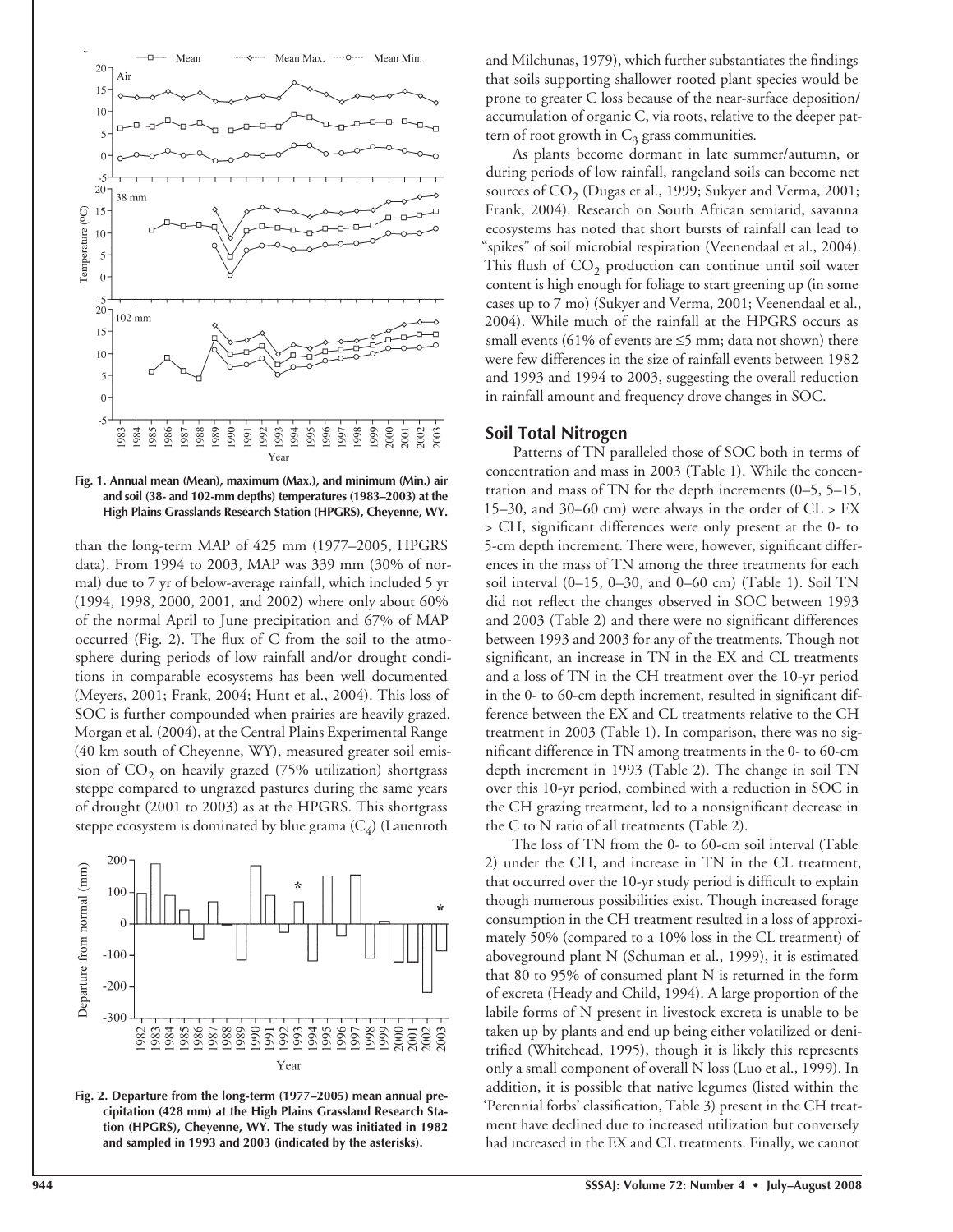rule out that a proportion of the N perceived to be lost was, in fact, simply redistributed from the sampling areas to areas closer to water sources where animals congregate (Heady and Child, 1994).

## **Nitrogen Mineralization, Microbial Communities, and Activity**

Potential N mineralization in the laboratory paralleled SOC and TN with CL > EX > CH (Table 4). Results of the N-mineralization field study, while not significant, showed a similar response as the laboratory study with CL having a weighted (by incubation period) mean value over the course of the growing season of 0.27 followed by CH at 0.22 with the EX treatment having the slowest rate of 0.21 µg  $N_i g^{-1}$  soil d<sup>-1</sup>. In concert with field N-mineralization rates, we also calculated plant uptake of  $N_i$ . There were no significant differences in weighted means between treatments (EX = 0.16, CL = 0.22, and CH = 0.09  $\mu$ g N<sub>i</sub> d<sup>-1</sup>). We hypothesize multiple factors were responsible for the nonsignificant differences in  $N$  mineralization among the treatments that were observed in both the field and laboratory N-mineralization experiments. They include greater productivity of the  $C_3$  plant communities present in the EX and CL treatments and a subsequent increase in litter production (Table 3). It is likely that this litter would have a lower C to N ratio, relative to litter production from  $C_4$ plants (Wedin and Tilman, 1990), leading to a less recalcitrant substrate (Ganjegunte et al., 2005) with higher rates of decomposition and turnover leading to greater substrate availability (Booth et al., 2005). In addition, greater soil moisture over the course of the growing season (EX, 5.8; CL, 6.2; CH, 4.3% mean soil moisture) would also have contributed to greater rates of field N mineralization in the EX and CL treatments. Other studies on northern mixed-grass prairies have also observed that as grazing intensity increased so did rates of root decomposition and N release, peaking under moderate gazing and declining under heavy grazing (Biondini et al., 1998).

Numerous field studies have examined the effect of grazing on N mineralization with mixed results. Increases (Frank et al., 2000; Johnson and Matchett, 2001), decreases (Ruess and McNaughton, 1987) and variable responses (Verchot et al., 2002; Patra et al., 2005) of N-mineralization to grazing have all been reported. Relatively few studies have specifically examined the affect of cattle (*Bos taurus*) grazing in mixedgrass, prairie ecosystems (Shariff et al., 1994; Biondini and Manske, 1996; Biondini et al., 1998, Wienhold et al., 2001). It is difficult to directly compare results among studies due to differences in grazing treatments and methodologies for measuring N mineralization. On average though, moderate levels of grazing have been found to result in higher rates of N mineralization relative to ungrazed or heavily grazed areas (Shariff et al., 1994; Biondini and Manske, 1996; Biondini et al., 1998). In this study, we can only speculate as to whether the decrease in N mineralization measured in the CH treatment was the result of SOC and/or TN losses, or because increases in  $C_4$  plant production led to increase in the C to N ratio of above- and belowground litter and a subsequent decline in N mineralization (Wedin and Tilman, 1990). Schuman et al. (1999), however, reported few appreciable differences in aboveor belowground C to N ratios of plant litter. Results of the

| Soil depth | <b>Treatment</b> | Nmin                                        | МB                          | MR                |
|------------|------------------|---------------------------------------------|-----------------------------|-------------------|
| cm         |                  | $\mu$ g N <sub>i</sub> g <sup>-1</sup> soil | mg $C$ g <sup>-1</sup> soil |                   |
| $0 - 5$    | FХ               | $24.2^{a}$ +                                | 0.42ab                      | 0.62 <sup>a</sup> |
|            | CL.              | 25.5 <sup>a</sup>                           | 0.48 <sup>a</sup>           | 0.68 <sup>a</sup> |
|            | CH.              | 14.9 <sup>a</sup>                           | 0.29 <sup>b</sup>           | 0.42 <sup>b</sup> |
| $5 - 15$   | FХ               | 11.9 <sup>a</sup>                           | 0.13 <sup>a</sup>           | 0.20 <sup>a</sup> |
|            | CL.              | 12.2 <sup>a</sup>                           | 0.12 <sup>a</sup>           | 0.26 <sup>a</sup> |
|            | CН               | 8.8 <sup>b</sup>                            | 0.10 <sup>a</sup>           | 0.26 <sup>a</sup> |

† For a given parameter and depth, letters that are different from one another indicate a significant ( $P \le 0.10$ ) grazing treatment response.

laboratory study show the amount of potentially mineralizable N as a proportion of TN were 1.13, 0.98, and 0.84% in EX, CL, and CH treatments respectively, suggesting substrate quality (N and/or C) became progressively lower with an increase in grazing pressure (Ganjegunte et al., 2005). Regardless of the reasons behind the lower rates of N mineralization, a decrease in N availability will have profound and long lasting impacts in this low fertility, prairie ecosystem.

Measures of MB (as determined by CFI) and  $M<sub>R</sub>$  generally followed a pattern of  $CL > EX > CH$  (Table 4). The CH treatment was significantly lower in the 0- to 5-cm soil depth for MB than the CL treatment. Microbial respiration was significantly higher in the CL and EX treatments than the CH treatment for the 0- to 5-cm depth (Table 4). Microbial PLFA biomarkers were fairly consistent in the 0- to 5- and 5 to 15-cm depth increments with  $CL > EX > CH$  though there were no significant differences between any of the microbial groupings based on PLFA biomarker concentrations (Table 5). There were no diversity differences among treatments (Table

**Table 5. Phospholipid fatty acid analysis of microbial groups in soils from exclosed (EX), continuously, lightly grazed (CL), and continuously, heavily grazed (CH) pastures at the High Plains Grasslands Research Station (HPGRS), Cheyenne, WY in 2003.**

|            |                         | <b>Grazing treatment</b>       |       |           |  |
|------------|-------------------------|--------------------------------|-------|-----------|--|
| Soil depth | Microbial group         | EX                             | CL    | <b>CH</b> |  |
| cm         |                         | $-$ nmol g <sup>-1</sup> soil- |       |           |  |
| $0 - 5$    | Gram positive bacteria  | $15.0+$                        | 15.4  | 14.4      |  |
|            | Gram negative bacteria  | 9.8                            | 10.9  | 8.2       |  |
|            | Actinomycetes           | 9.0                            | 9.5   | 9.1       |  |
|            | Fungi                   | 2.9                            | 3.2   | 2.6       |  |
|            | AMF                     | 2.3                            | 2.5   | 1.9       |  |
|            | Protozoa                | 0.5                            | 0.3   | 0.3       |  |
|            | Eubacteria              | 5.0                            | 5.3   | 4.7       |  |
|            | Bacteria: Fungi‡        | 1.8:1                          | 1.6:1 | 1.9:1     |  |
|            | Shannon diversity index | 2.8                            | 2.8   | 2.8       |  |
| $5 - 15$   | Gram positive bacteria  | 7.6                            | 8.6   | 8.3       |  |
|            | Gram negative bacteria  | 4.1                            | 5.4   | 4.1       |  |
|            | Actinomycetes           | 5.3                            | 6.1   | 5.6       |  |
|            | Fungi                   | 0.6                            | 0.7   | 0.8       |  |
|            | AMF                     | 1.0                            | 1.2   | 1.0       |  |
|            | Protozoa                | 0.0                            | 0.0   | 0.0       |  |
|            | Eubacteria              | 2.4                            | 3.0   | 2.5       |  |
|            | Bacteria to fungi ratio | 3.9:1                          | 4.2:1 | 3.2:1     |  |
|            | Shannon diversity index | 2.7                            | 2.7   | 2.7       |  |

† For a given depth, there were no significant differences among treatments for any microbial group at  $P \le 0.10$ .

‡ The bacteria to fungi ratio was calculated as the ratio of the eubacterial and fungal biomarkers.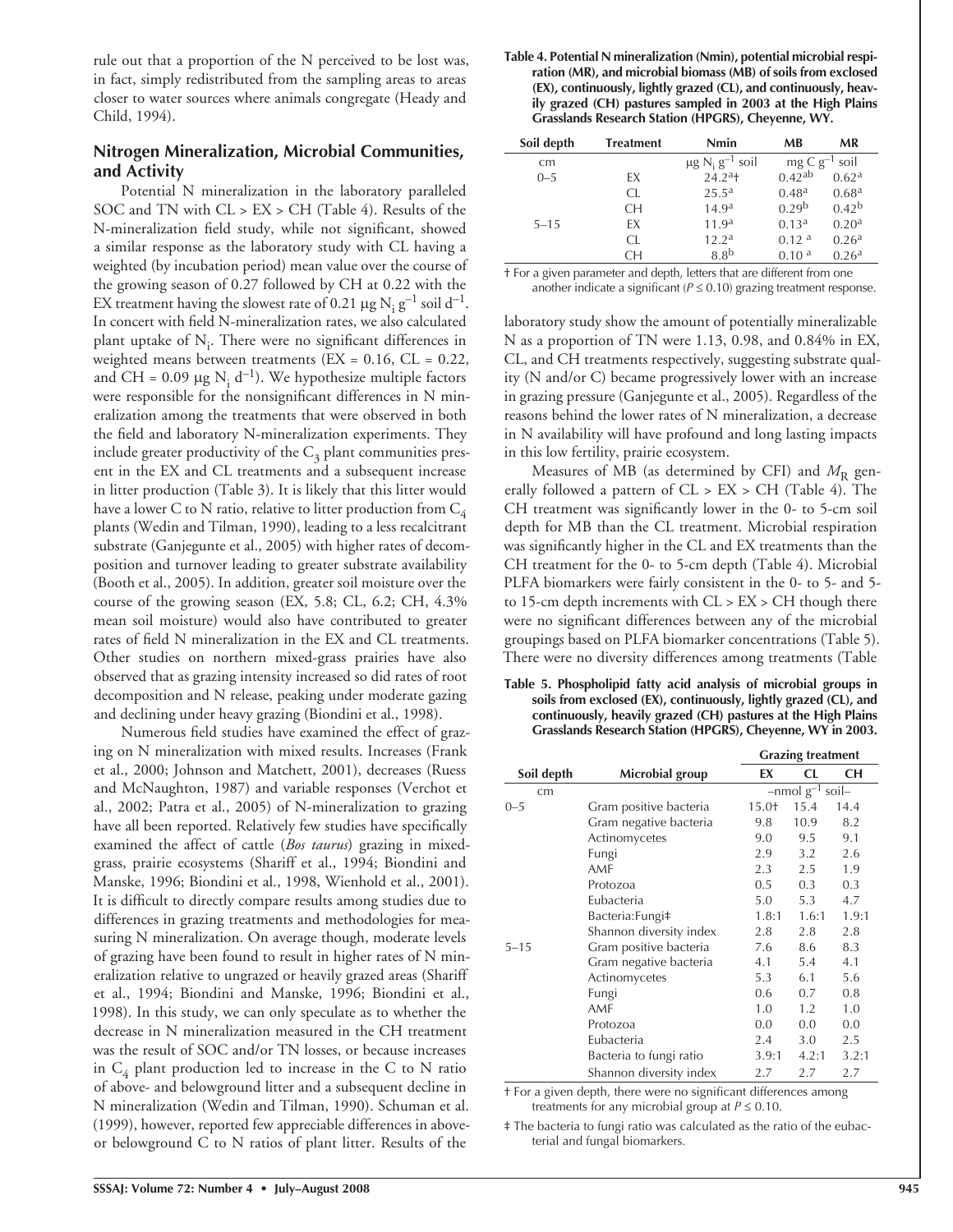

**Fig. 3. Canonical variate analysis for microbial groups as determined by phospholipids fatty acid (PLFA) analysis for the 0- to 5- and 5- to 15-cm depth increments from soils in exclosed (EX), continuously, lightly grazed (CL), and continuously, heavily grazed (CH) pastures at the High Plains Grasslands Research Station (HPGRS), Cheyenne, WY.**

5). For both depths, only canonical variate 1 was significant, explaining 89% of the variance observed in the 0- to 5-cm depth analysis and 92% of the variance in the 5- to 15-cm depth analysis (Fig. 3). Correlation analyses between canonical variate 1 and the sum of all the biomarkers (Pearson correlation coefficient =  $-0.36$ ,  $P = 0.05$ ) indicated that the separation that occurred at the 0- to 5-cm depth was, in part, the result of different amounts of biomass present in each of the three treatments. In contrast, at the 5- to 15-cm depth there was no significant correlation between the canonical variate 1 and the sum of the biomarkers (Pearson correlation coefficient  $= -0.22$ ,  $P = 0.23$ ) indicating that the separation observed among the three treatments was a result of differences in microbial community structure. In the 0- to 5-cm depth analysis, gram negative bacteria had a large negative loading on canonical variate 1 while actinomycetes, protozoans, and mycorrhiza had the largest positive loadings on canonical variate 1. In the 5- to 15-cm depth gram negative bacteria again had a large negative loading on canonical variate 1, while gram positive bacteria, actinomycetes, fungi, protozoa, and mycorrhiza all had positive loadings. This suggests that at both depths gram negative bacteria were found in greater quantities in the CL treatment compared to the CH treatment.

Greater MB (CFI and PLFA; Tables 4 and 5) and  $M_{\rm R}$ (Table 4) in the CL and EX relative to the CH treatment were probably the result of the same factors as for N mineralization (i.e., greater amounts of high quality substrate and higher soil moisture). This hypothesis was further supported by strong correlations between SOC and MB ( $r^2$  = 0.91, *P* = 0.0001;  $n = 12$ ) and SOC and  $M_R$  ( $r^2 = 0.85$ ,  $P = 0.0001$ ;  $n = 10$ ). Differences in root exudates among treatments may play an important role in affecting MB and  $M_R$  (Bardgett et al., 1998; Hamilton and Frank, 2001). Western wheatgrass roots have total nonstructural carbohydrate (TNC) concentrations that range from approximately 90 to 130 mg  $g^{-1}$  of root whereas TNC in blue grama roots are typically  $<$ 55 mg g<sup>-1</sup> of root (Buwai and Trlica, 1977). Consequently, there would have been a large source of organic C present in the root biomass of the EX and CL treatments as compared to the CH treatment. This would potentially give rise to a large source of labile C available for utilization by microbes (Dormaar, 1975). It would appear that in these semiarid ecosystems, labile forms of C

and to a lesser degree, N, might be limiting many processes that are critical for nutrient cycling. This in turn may be part of a negative feedback loop in which overall nutrient cycling is 'slowed down' making it more likely that  $C_4$  plants—with their more efficient use of N (Wedin and Tilman, 1990; Long, 1999)—will increasingly continue to dominate these systems.

The influence of grazing on MB is highly variable and seems to depend, to a large extent, on the amount of forage used, with increased grazing intensities leading to a decline in MB compared to ungrazed or more lightly grazed areas (Logakanthi et al., 2000; Li et al., 2005, Clegg, 2006). In contrast to our CFI estimates of MB (Table 4), we found no differences among treatments in total PLFA concentration or in the concentration of specific biomarkers (Table 5). Other grazing studies in which PLFA analyses have been undertaken have also found few differences between grazing or simulated grazing treatments (Patra et al., 2005; Zhang et al., 2005; Clegg, 2006), though Bardgett et al. (1997) noted a decrease in the PLFA fungal biomarker, 18:2ω6, with the removal of sheep (*Ovis aries*) grazing. Across three different submontane biogeographical areas, Bardgett et al. (2001) noted a general increase in total PLFA concentration with increased grazing pressure followed by a decline as sites became more heavily grazed. In all cases, though, lightly grazed sites contained maximal amounts of PLFA. Although differences in concentration of biomarkers of specific microbial groups were not significant among treatments (Table 5), canonical variate analysis indicated that the structure of soil microbial communities in the three treatments were statistically different from one another (Fig. 3). If we assume CL is the treatment that most closely resembled precattle grazing on these prairies (these prairies evolved over many millennia with generally light ungulate grazing), it appears soil microbial communities in the EX and CH treatments have shifted away from the CL treatment in terms of biomass at the 0 to 5-cm depth and structure at the 5- to 15-cm depth (Fig. 3).

Overall, our results generally contradicted the hypothesis put forward by Bardgett et al. (1998) that "Heavy grazing and hence frequent or more severe defoliation favors 'fast cycles' dominated by labile substrates and bacteria, while light grazing supports 'slow cycles' dominated by more resistant substrates and fungi." In our current study we found C and N mineralization to be 'faster' under the CL relative to the CH treatment (Table 4) suggesting that substrates were more labile. In addition we found that the CL treatment had greater concentrations of both fungi and bacteria as well as a lower bacteria to fungal ratio, compared to the CH treatment (Table 5). Light to moderate rates of grazing appears to give rise to not only the maintenance of soil physical and chemical properties, but also maximize the availability of resources for the soil biota and the many processes they control.

#### **CONCLUSIONS**

Many studies have noted that grazing typically results in small and usually nonsignificant changes to ecosystem functioning (provided overgrazing is not occurring), and that climate plays a much greater role in ecosystem processes. Grazing of mixed-grass prairie at rates not typically considered to be overgrazing (in this case a moderate rate of grazing using 50% of NPP), changed the vegetation composition from a  $C_3$  domi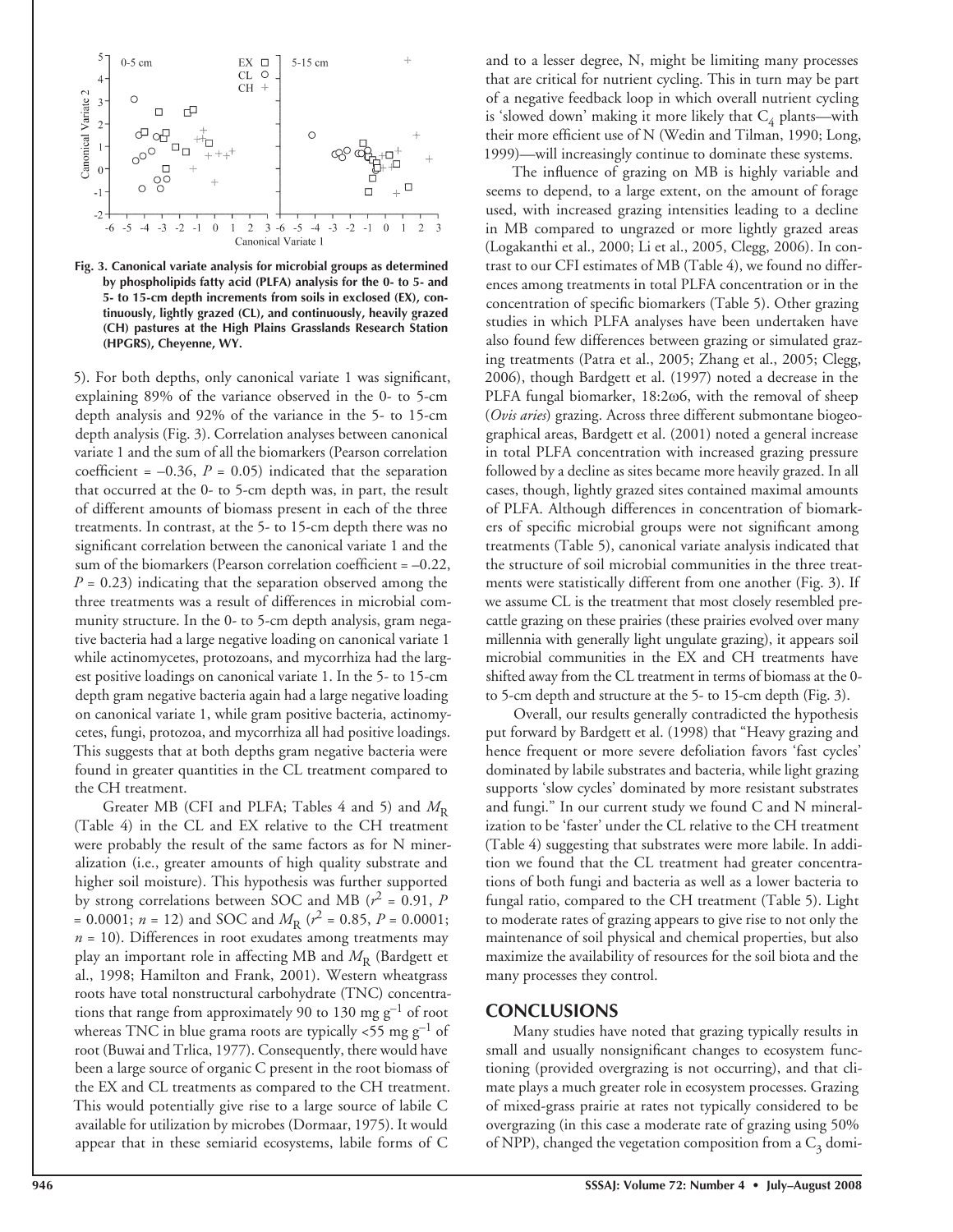nated, to a more  $C_4$  dominated plant community. This change in plant community can lead to SOC accumulating closer to the soil surface, making it more vulnerable to being lost to the atmosphere, via  $CO<sub>2</sub>$  efflux, during periods of low rainfall/ drought. Loss of C to the atmosphere is further exacerbated by changes in climatic conditions, specifically reduced precipitation and increased soil temperature. With the loss of SOC (as a proxy for SOM) there is also a decline in nutrients that are intimately associated with SOM (i.e., N) and this, in turn, may negatively impact microbial biomass and the processes that soil microorganisms control. The observed changes in C and nutrient cycling as a result of grazing may have long-term ramifications for sustainable production on grazing lands as well as for global climate change predictions.

#### **ACKNOWLEDGMENTS**

The authors wish to acknowledge the technical assistance of Matt Mortenson and Valerie O'Neill. Mention of specific products is solely for the benefit of the reader and does not imply endorsement by the ARS-USDA or the University of Wyoming. We would like to acknowledge Alan Franzluebbers, Mark Liebig, and two anonymous reviewers for their helpful comments. This work was supported by a National Research Initiative grant from the Cooperative State Research, Education, and Extension Service, U.S. Department of Agriculture, under Agreement no. 2001-35107-11327. Any opinions, findings, conclusions, or recommendations expressed in this publication are those of the author(s) and do not necessarily reflect the view of the U.S. Department of Agriculture.

#### **REFERENCES**

- Adams, M.A., and P.M. Attiwill. 1986. Nutrient cycling and nitrogen mineralization in eucalypt forests of south-eastern Australia. Plant Soil 92:341–362.
- Allen-Diaz, B. 1996. Rangelands in a changing climate: Impacts, adaptations, and mitigation. p. 131–158. *In* R.T. Watson et al (ed.) Climate change 1995. Impacts, adaptation, and mitigation of climate change: Scientifictechnical analyses. Published for the Intergovernmental Panel on Climate Change. Cambridge Univ. Press, Cambridge, UK.
- Allison, V.J., R.M. Miller, J.D. Jastrow, R. Matamala, and D.R. Zak. 2005. Changes in soil microbial community structure in a tallgrass prairie chronosequence. Soil Sci. Soc. Am. J. 69:1412–1421.
- Anderson, J.P.E.., and K.H. Domsch. 1978. Mineralization of bacteria and fungi in chloroform fumigated soils. Soil Biol. Biochem. 10:207–213.
- Balogh, J., S. Czóbel, S. Fóti, Z. Nagy, O. Szirmai, E. Péli, and Z. Tuba. 2005. The influence of drought on carbon balance in loess grassland. Cereal Res. Commun. 33:149–152.
- Bardgett, R.D., A.C. Jones, D.L. Jones, S.J. Kemmitt, R. Cook, and P.J. Hobbs. 2001. Soil microbial community patterns related to the history and intensity of grazing in sub-montane ecosystems. Soil Biol. Biochem. 33:1653–1664.
- Bardgett, R.D., D.K. Leemans, R. Cook, and P.J. Hobbs. 1997. Seasonality of the soil biota of grazed and ungrazed hill grasslands. Soil Biol. Biochem. 29:1285–1294.
- Bardgett, R.D., D.A. Wardle, and G.W. Yeates. 1998. Linking above-ground and below-ground interactions: How plant responses to foliar herbivory influence soil organisms. Soil Biol. Biochem. 30:1867-1878.
- Bellamy, P.H., P.J. Loveland, R.I. Bradley, R.M. Lark, and G.J.D. Kirk. 2005. Carbon losses from all soils across England and Wales 1978–2003. Nature (London) 437:245–248.
- Biondini, M.E., and L. Manske. 1996. Grazing frequency and ecosystem processes in a northern mixed prairie. Ecol. Applic. 6:239–256.
- Biondini, M.E., B.D. Patton, and P.E. Nyren. 1998. Grazing intensity and ecosystem processes in a northern mixed-grass prairie, USA. Ecol. Applic. 8:469–479.
- Blake, G.R., and K.H. Hartge. 1986. Bulk density. p. 363–375. *In* A. Klute (ed.) Methods of soil analysis. Part 1. Physical and mineralogical methods. SSSA Book Ser. 5. SSSA, Madison, WI.
- Booth, M.S., J.M. Stark, and E. Rastetter. 2005. Controls on nitrogen cycling in terrestrial cycling: A synthetic analysis of literature data. Ecol. Monogr.

75:139–157.

- Bremer, D.J., L.M. Auen, J.M. Ham, and C.E. Owensby. 2001. Evapotranspiration in a prairie ecosystem: Effects of grazing by cattle. Agron. J. 93:338–348.
- Bremer, D.J., J.M. Ham, C.E. Owensby, and A.K. Knapp. 1998. Responses of soil respiration to clipping and grazing in a tallgrass prairie. J. Environ. Qual. 27:1539–1548.
- Breshears, D.D., and C.D. Allen. 2002. The importance of rapid, disturbanceinduced losses in carbon management and sequestration. Glob. Ecol. Biogeogr. 11:1–5.
- Buwai, M., and M.J. Trlica. 1977. Defoliation effects on root weights and total non-structural carbohydrates of blue grama and western wheatgrass. Crop Sci. 17:15–17.
- Buyer, J.S., D.P. Roberts, and E. Russek-Cohen. 1999. Microbial community structure and function in the spermosphere as affected by soil and seed type. Can. J. Microbiol. 45:138–144.
- Clegg, C.D. 2006. Impacts of cattle grazing and inorganic fertiliser additions to managed grasslands on the microbial community composition of soils. Appl. Soil Ecol. 31:73–82.
- Coffin, D.P., and W.K. Lauenroth. 1991. Effects of competition on spatial distribution of roots of blue grama. J. Range Manage. 44:68–71.
- Conant, R.T., K. Paustian, and E.T. Elliott. 2001. Grassland management and conversion into grassland: Effects on soil carbon. Ecol. Applic. 11:343–355.
- Coupland, R.T., and R.E. Johnson. 1965. Rooting characteristics of native grassland species in Saskatchewan. J. Ecol. 53:475–507.
- Coupland, R.T., and G.M. Van Dyne. 1979. Systems synthesis. p. 97–106. *In* R.T. Coupland (ed.) Grassland ecosystems of the world: Analysis of grasslands and their uses. Int. Biol. Programme, 18. Cambridge Press, Cambridge, UK.
- Derner, J.D., and R.H. Hart. 2007. Grazing-induced modifications to peak standing crop in northern mixed-grass prairie. Rangeland Ecol. Manage. 60:270–276.
- Derner, J.D., and G.E. Schuman. 2007. Carbon sequestration and rangelands: A synthesis of land management effects. J. Soil Water Conserv. 62:77–85.
- Dormaar, J.F. 1975. Susceptibility of organic matter of Chernozemic Ah horizons to biological decomposition. Can. J. Soil Sci. 55:473–480.
- Dormaar, J.F., and W.D. Willms. 1990. Effects of grazing and cultivation on some chemical properties of soils in the mixed prairie. J. Range Manage. 43:456–460.
- Dugas, W.A., M.L. Heuer, and H.S. Mayeaux. 1999. Carbon dioxide fluxes over bermuda grass, native prairie, and sorghum. Agric. For. Meteorol. 93:121–130.
- Follett, R.F. 2001. Organic carbon pools in grazing land soils. p. 65–86. *In* R.F. Follett et al (ed.) The potential of U.S. grazing lands to sequester carbon and mitigate the greenhouse effect. Lewis Publ., Boca Raton, FL.
- Follett, R.F., J.M. Kimble, and R. Lal. 2001.The potential of U.S. grazing lands to sequester soil carbon. p. 401–430. *In* R.F. Follett et al (ed.) The potential of U.S. grazing lands to sequester carbon and mitigate the greenhouse effect. Lewis Publ., Boca Raton, FL.
- Frank, A.B. 2004. Six years of  $\mathrm{CO}_2$  flux measurements for a moderately grazed mixed-grass prairie. Environ. Manage. 33:426–431.
- Frank, D.A., P.M. Groffman, R.D. Evans, and B.F. Tracy. 2000. Ungulate stimulation of nitrogen cycling in Yellowstone Park grasslands. Oecologia 123:116–121.
- Frank, A.B., D.L. Tanaka, L. Hofmann, and R.F. Follett. 1995. Soil carbon and nitrogen of northern Great Plains grasslands as influenced by long-term grazing. J. Range Manage. 48:470–474.
- Franzluebbers, A.J., R.L. Haney, C.W. Honeycutt, H.H. Schomberg, and F.M. Hons. 2000. Flush of carbon dioxide following rewetting of dried soil relates to active organic pools. Soil Sci. Soc. Am. J. 64:613–623.
- Frostegård, Å., and E. Bååth. 1991. Microbial biomass measured as total lipid phosphate in soils of different organic content. J. Microbiol. Methods 14:151–163.
- Ganjegunte, G.K., G.F. Vance, C.M. Preston, G.E. Schuman, L.J. Ingram, P.D. Stahl, and J.M. Welker. 2005. Influence of different grazing management practices on soil organic carbon constituents in a northern mixed-grass prairie. Soil Sci. Soc. Am. J. 69:1746–1756.
- Hamilton, E., and D.A. Frank. 2001. Can plants stimulate soil microbes and their own nutrient supply? Evidence from a grazing tolerant grass. Ecology 82:2397–2402.
- Hart, R.H., M.J. Samuel, P.S. Test, and M.A. Smith. 1988. Cattle, vegetation, and economic responses to grazing systems and grazing pressure. J. Range Manage. 41:282–286.
- Heady, H.F., and R.D. Child. 1994. Rangeland ecology and management. 2nd ed.